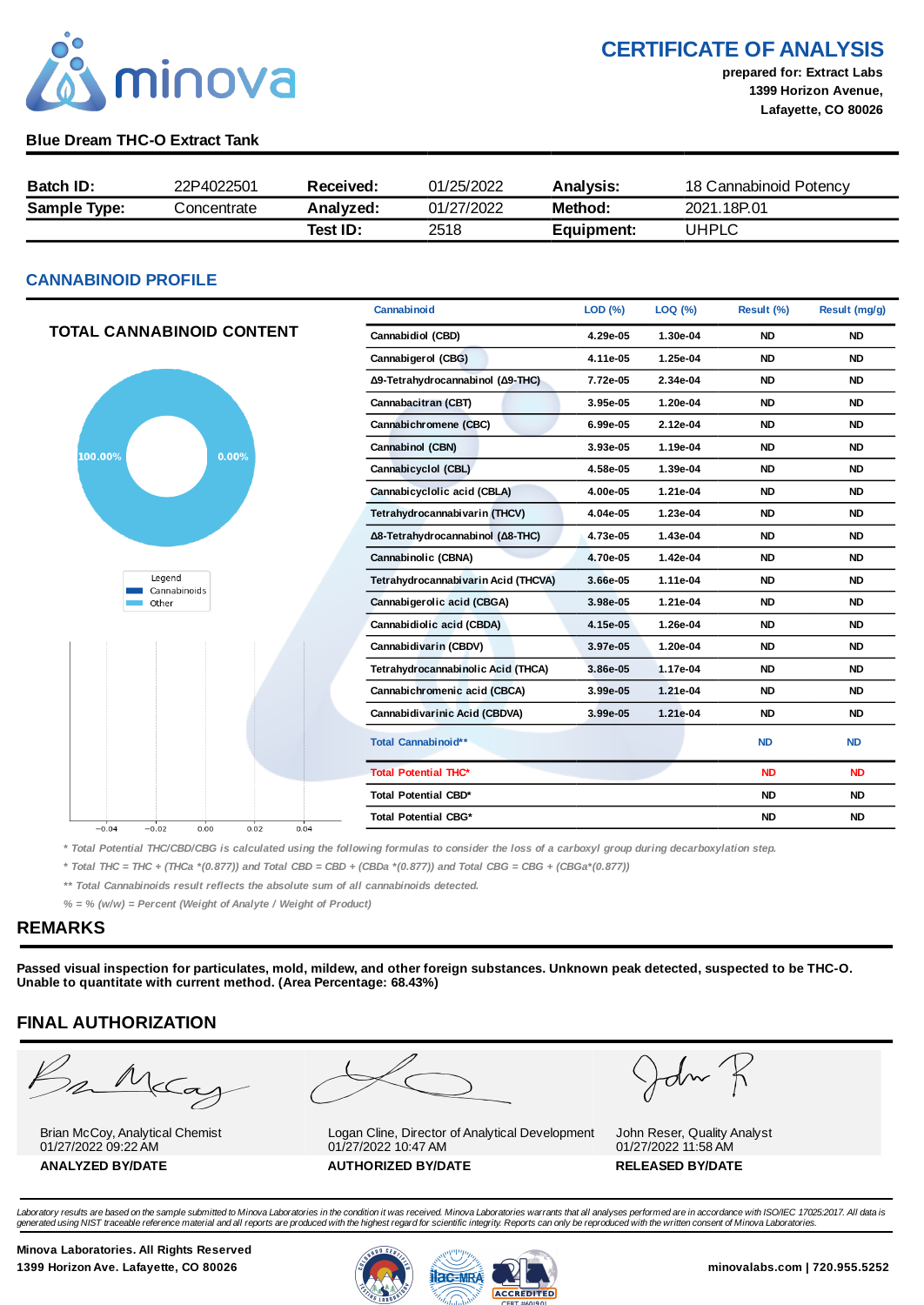

CERTIFICATE OF ANALYSIS

prepared for: Extract Labs 1399 Horizon Avenue, Lafayette, CO 80026

### Blue Dream THC-O Extract Tank

| <b>Batch ID:</b>    | 22P4022501  | Received: | 01/25/2022 | <b>Analysis:</b> | <b>Residual Solvents</b> |
|---------------------|-------------|-----------|------------|------------------|--------------------------|
| <b>Sample Type:</b> | Concentrate | Analyzed: | 01/27/2022 | Method:          | 2021.RS.01               |
|                     |             | Test ID:  | 2519       | Equipment:       | <b>GCMS</b>              |

### RESIDUAL SOLVENTS

| <b>SOLVENT</b>           | <b>REPORTABLE RANGE</b> | <b>RESULT (ppm)</b> |  |
|--------------------------|-------------------------|---------------------|--|
| Acetone                  | $100 - 1000$            | *ND                 |  |
| <b>Acetonitrile</b>      | $100 - 1000$            | *ND                 |  |
| <b>Benzene</b>           | $0.2 - 4$               | *ND                 |  |
| <b>Butanes</b>           | $100 - 1000$            | *ND                 |  |
| Ethanol                  | $100 - 1000$            | *ND                 |  |
| <b>Ethyl Acetate</b>     | $100 - 1000$            | *ND                 |  |
| Heptane                  | $100 - 1000$            | *ND                 |  |
| <b>Hexanes</b>           | $6 - 120$               | *ND                 |  |
| <b>Isopropyl Alcohol</b> | $100 - 1000$            | *ND                 |  |
| Methanol                 | $100 - 1000$            | *ND                 |  |
| <b>Pentanes</b>          | $100 - 1000$            | *ND                 |  |
| Propane                  | $100 - 1000$            | *ND                 |  |
| <b>Toluene</b>           | $18 - 360$              | *ND                 |  |
| <b>Xylenes</b>           | 43 - 860                | *ND                 |  |

\*ND = Below Reportable Range

### REMARKS

Passed visual inspection for particulates, mold, mildew, and other foreign substances.

# FINAL AUTHORIZATION

mMcCa

Brian McCoy, Analytical Chemist 01/27/2022 09:15 AM



Logan Cline, Director of Analytical Development 01/27/2022 10:38 AM ANALYZED BY/DATE AUTHORIZED BY/DATE AUTHORIZED BY/DATE

John

John Reser, Quality Analyst 01/27/2022 10:43 AM

Laboratory results are based on the sample submitted to Minova Laboratories in the condition it was received. Minova Laboratories warrants that all analyses performed are in accordance with ISO/IEC 17025:2017. All data is<br>

Minova Laboratories. All Rights Reserved